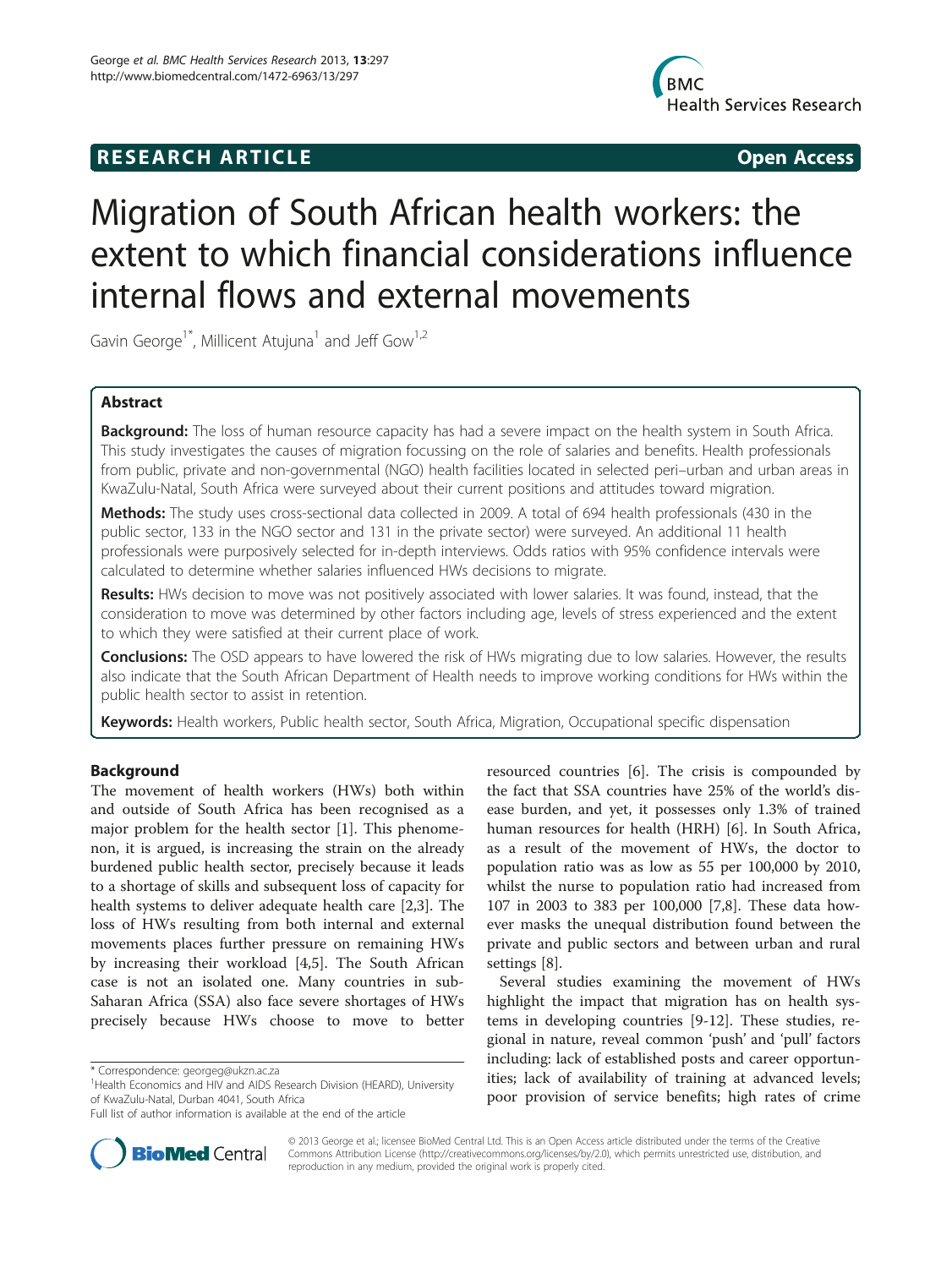and lack of a secure work environment. All of these factors influence HWs' decisions to migrate [\[13](#page-7-0)-[15](#page-7-0)]. However, differences in potential earnings between source and destination are often posited as the key factor influencing the decision to move [[3,15-21\]](#page-7-0). This wage gap between earnings of HWs in developed and developing countries is significant [[22\]](#page-7-0). For example, an experienced theatre or intensive care unit nurse in South Africa earned about \$9000 per year gross in 2005, whilst in Saudi Arabia the same nurse earned between \$22,800 and \$36,000 per year, tax free [\[23](#page-7-0)]. The variation is even greater when we consider the purchasing power parity across different countries. Table 1 summarises the relative wage differences between various source and destination countries for HWs.

In South Africa, the movement of HWs occurs in three ways. There is movement from rural to urban areas, from public to private sectors and outmigration to predominantly wealthier countries including the United States, United Kingdom, Canada and Australia [[5,15,20-25\]](#page-7-0). The international mobility of HWs is, of course a key concern but figures of how many individuals have emigrated are

Table 1 Relative monthly wage levels between source and destination countries, 2004 in US dollars (Purchasing power parity)

|                              | <b>USDPPP monthly wage</b> |              |    |        |
|------------------------------|----------------------------|--------------|----|--------|
|                              |                            | <b>Nurse</b> |    | Doctor |
| <b>Source Countries</b>      |                            |              |    |        |
| Chad                         | \$                         | 425          | \$ | 1050   |
| Cote d'Ivoire                | \$                         | 530          | \$ | 774    |
| Ghana                        | \$                         | 206          | \$ | 473    |
| Lesotho                      |                            |              | \$ | 3379   |
| Malawi                       | \$                         | 489          | \$ | 868    |
| Mozambique                   | \$                         | 441          | \$ | 2826   |
| Namibia                      |                            |              | \$ | 2503   |
| Philippines                  | \$                         | 380          |    |        |
| Sierra Leone                 | \$                         | 175          | \$ | 228    |
| <b>South Africa</b>          | \$                         | 1486         | \$ | 2836   |
| Sri Lanka                    | \$                         | 407          | \$ | 1329   |
| Trinidad and Tobago          | \$                         | 913          | \$ | 1514   |
| Uganda                       | \$                         | 38           | \$ | 67     |
| Zambia                       | Ś                          | 106          | \$ | 425    |
| <b>Destination Countries</b> |                            |              |    |        |
| <b>USA</b>                   | \$                         | 3056         | \$ | 10554  |
| UK                           | \$                         | 2576         | \$ | 7676   |
| France                       | Ś                          | 2133         | \$ | 5120   |
| Canada                       | \$                         | 2812         | \$ | 8472   |
| Australia                    | \$                         | 2832         | \$ | 5438   |
| $SQ$ urca: [23]              |                            |              |    |        |

not always easily available, and when these have been presented, they are obtained from destination countries. To date, there is no information on the exact number of South African HWs working abroad. The 2004 Organisation for Economic Co-operation and Development (OECD) report is the only study presenting detailed data on the migration of HWs from South Africa [\[26\]](#page-7-0). An extract of some of the data is presented in Table 2 and this shows that over 23,000 HWs had left South Africa up to 2004. The data is broken down in recognition of the fact that doctors, nurses and other health professionals have different education pathways, scopes of practice, and hence, their mobility potential will vary widely. Nonetheless, these figures are alarming and the real number is likely to be higher considering that some HWs travel on temporary visas and only become permanent much later [[14](#page-7-0)]. Other studies have oultined the migration of South African HWs in similar numbers which are consistent with the OECD data [\[24\]](#page-7-0). The general indication is that compared to other professions (Education, Engineering and Accounting), the proportion of HWs migrating to wealthier economies is much higher [[24](#page-7-0)]. Africa Health Placements, a South African NGO, estimated that of the 2,400 South African medical doctor graduates in 2006 and 2007, 75% would work in the private sector with only 300 opting to work in the public health sector with as few as 70 choosing to work in rural health facilities [\[27](#page-7-0)]. While in the past, movement tended to be among white males, seeking further training in developed countries, the trend today appears to be changing to include young, recently trained and mainly black nurses [\[25](#page-7-0)].

Decisions to move are linked to a web of intricate factors that have characterised the country over time. Specifically, the past political dispensation of apartheid led to large inequalities in service delivery which resulted mainly from the unequal distribution of expenditure budgets that favoured urban (mainly white) health facilities over rural (mainly black) health facilities. The effect of this is visible in the continuing differences in the

| Table 2 Destination countries for South African health |  |  |  |
|--------------------------------------------------------|--|--|--|
| workers                                                |  |  |  |

| doctors | Nurses &<br>midwives | Other health<br>professionals | Total<br>(N) |  |
|---------|----------------------|-------------------------------|--------------|--|
|         |                      |                               |              |  |
| 1114    | 1085                 | 1297                          | 3496         |  |
| 1345    | 330                  | 685                           | 2360         |  |
| 550     | 423                  | 618                           | 1596         |  |
| 3625    | 2923                 | 2451                          | 8999         |  |
| 2282    | 2083                 | 2591                          | 6956         |  |
| 8921    | 6844                 |                               | 7642 23407   |  |
|         |                      |                               |              |  |

Source: [\[26](#page-7-0)].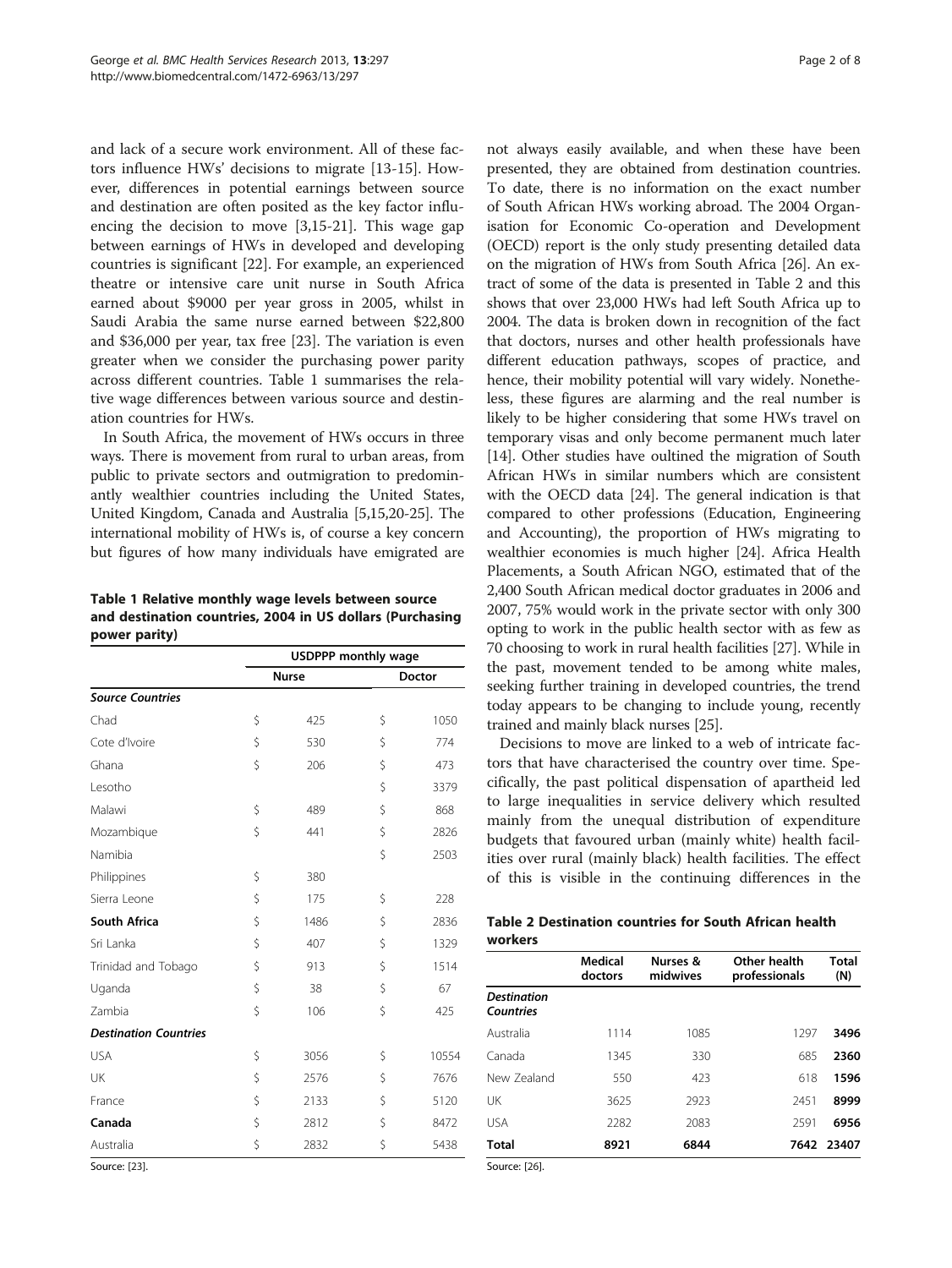quality of working environments and access to technology between urban and rural areas. The movement of HWs from rural areas to urban is facilitated by these differences but may also be determined by the higher salaries HWs earn in urban health facilities compared to rural health facilities [[5,26,28-34\]](#page-7-0).

In 2007, the South African Department of Health implemented the Occupation Specific Dispensation (OSD) policy in the public sector [\[35](#page-7-0)]. Dispensations for specific occupational categories included unique salary structures for each identified occupation, centrally determined grades and job profiles and career progression opportunities [\[36](#page-7-0)]. The salary package included increases in the base salary, 13th cheque (bonus), pension fund, medical aid, scarce skills allowance, commuted overtime, and in some instances a rural allowance. The OSD was specifically developed to address the rural/urban divide. The OSD resulted in all HRH being re-graded according to their qualifications and years of experience and remunerated at higher levels [\[36](#page-7-0)]. It was agreed that nursing would be the first profession to benefit from the OSD. Application to medical officers, medical specialists, dentists, pharmacists, and emergency medical services (EMS) occurred in 2008. The existing ranges of medical cadres were collapsed into one salary package [[37](#page-7-0)]. Once implemented in 2008/09, salary packages increased substantially across cadres [\[35](#page-7-0)]. An entry level Medical Officer's salary package increased by 21%, whilst Medical Officers with over 10 years experience saw their packages increase by between 46% and 68%, with Medical Specialists with over 10 years experience received increases between 29% to 49% [\[38](#page-7-0)]. Entry-level salaries for professional nurses and nursing assistants increased by 24%, while entry-level salaries for enrolled nurses increased by 20% [\[38](#page-7-0)].

Given the improved salaries and benefits that arose from the implementation of the OSD policy, this paper specifically investigates whether financial factors – in particular, salaries – are the primary reasons for HWs' motivation when considering moving from their current place of work. The purpose of this paper is to contribute to an enhanced understanding of the issues surrounding HWs internal (intra country) flows and external (out of country) movements.

# Methods

# Study design, setting, population and sample size

The study uses cross-sectional data collected in late 2009. The study was undertaken in KwaZulu-Natal (KZN), one of the nine provinces of South Africa, and the most affected by HIV/AIDS. Health workers from facilities located in urban (Durban) and peri-urban (Stanger) areas in KwaZulu-Natal were selected. The HWs came from public, private and non-governmental

(NGO) health facilities. The sample was selected using a proportional sampling method, wherein the number of participants was proportional to the number of HWs working in selected facilities. The largest number of professionals was selected from public health facilities  $(N = 430)$ , followed by the NGO  $(N = 133)$  and then the private health facilities ( $N = 131$ ). Thus a total of 694 HWS were selected. An additional 11 health professionals were purposively selected for subsequent indepth interviews to add to the depth of understanding from the survey results.

# Survey instrument

The survey instrument was based upon the Immpact Toolkit titled 'Health Worker Incentives Survey (HWIS)' from the University of Aberdeen [\[39\]](#page-7-0). The focus was on HWs salaries and included sections covering their background, type of cadre, salaries earned, per diems, allowances and other benefits as well as any 'moonlighting' activities undertaken. Questions on job and workplace perceptions as well as questions on whether they considered moving, and, their preferred destinations, were included. These questionnaires were self-administered to doctors, professional nurses, enrolled nurses and nursing assistants.

# Statistical analysis

The analysis focused on selected migration indicators; considering to move, and considering to move abroad. The bi-variate distributions of the outcomes of interest are first examined and then the results of multivariate tests for key outcomes are presented and discussed. The outcomes considering to move, and, considering to move abroad were operationalised as dichotomies. As such, logistic regression with odds ratios and their corresponding 95% confidence intervals (CIs) for these outcomes were used in the multivariate analysis. Besides the main predictor of interest, salaries, the multivariate tests included variables such as age, marital status, level of education, length of time in their current job, workload, stress levels and job satisfaction as control variables. In recognising that doctors, registered nurses, enrolled nurses and nursing assistants vary widely in their scope of practice and hence their migration potential may vary significantly, the different models also include job title as a control variable. Because some of the respondents were drawn from the same departments and therefore share some unobserved characteristics, we obtained conservative, robust standard error estimates (by using the Huber/White/Sandwich estimator) to reduce the bias that might result from observation clustering. The bivariate analysis and the multivariate model estimations were calculated using STATA version 11.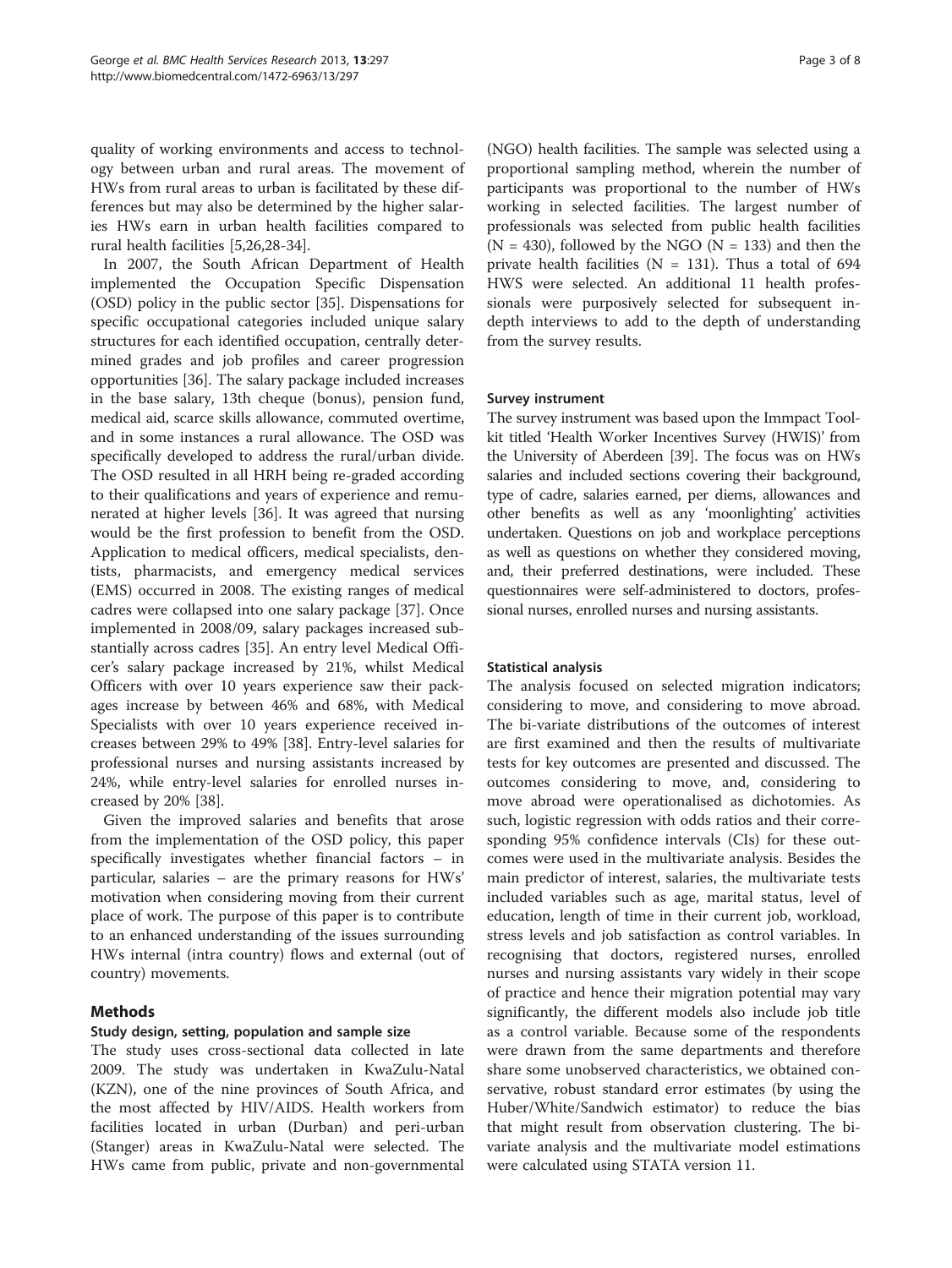#### Research ethics

Ethical approval was granted by the University of KwaZulu-Natal (UKZN) Humanities Research Ethics Committee (Ethical Approval Number: HSS/0703/07) was obtained. All participants involved in the study were informed about the nature of the study and what their participation would entail. Electronic and hard copies of the data are stored under lock and key at the Health Economics and HIV/AIDS Research Division (HEARD) offices, and are only accessible to the researchers involved in the study who are bound by confidentiality agreements.

#### Limitations of the study

This study used of a cross-sectional design that entailed the gathering of data at only one point in time from nurses in selected health facilities in one province of South Africa. The generalisation of these findings to other HWs across the public, private and NGO sectors is limited by the proportional sampling method used and by the fact that the HWs participating in this study do not necessary represent HWs across the country working in these sectors [[40](#page-7-0)]. The study obtained data only from doctors in the public sector and not from the NGO or private sectors, thus limiting the ability to determine how salaries influence this cadre within these two sectors.

# Results

#### Characteristics of the HWs

Overall, the HWs surveyed had a mean age of 37 years. These were predominantly female (89%), employed as professional or enrolled nurses or nursing assistants (95%) whilst only a small cohort of the sample were doctors (5%). A considerable proportion of HWs (40%) reported earning relatively low salaries, ranging between R2,000-R6,000 (\$285-\$856) per month. The South African Rand/US Dollar exchange rate at the time of data collection was seven Rands to the US Dollar.

Table 3 presents descriptive characteristics, divided across four distinct samples: public, private and NGO sectors and the total sample. The data reveals that a large proportion of HWs (77%) indicated that they were not satisfied with their current job and that the vast majority of those were considering moving from their current job (72% overall). Of those who considered moving, 59% were public sector HWs which was proportional to their sample size (61%). About two thirds of public HWs (67%) also felt that they had a heavier workload than their colleagues in the private and NGO health sectors. Only one third (32%) of the sample reported not experiencing any serious level of stress.

# Salaries as the main determinant for the movement of health workers

As the main focus of this paper, our analysis of preliminary associations presented in Table [4](#page-4-0) shows the bi-

#### Table 3 Descriptive statistics of the surveyed health workers

| <b>Variables</b>                                 | Public<br>sector | Private        | NGO            | General<br>sample (%) |
|--------------------------------------------------|------------------|----------------|----------------|-----------------------|
| <b>Outcome Variables</b>                         |                  |                |                |                       |
| Considering to Move                              | 60.90            | 14.89          | 24.2           | 72.45                 |
| Considering to Move<br>Abroad                    | 59.04            | 16.87          | 24.1           | 28.92                 |
| Key Predictor variables                          |                  |                |                |                       |
| R2000-6000 (\$285-\$856)                         | 56.51            | 17.84          | 25.65          | 40.88                 |
| R6000-10000 (\$856-\$1428)                       | 67.04            | 10.61          | 22.35          | 27.20                 |
| R10000-20000 (\$1428-\$2857)                     | 68.85            | 19.67          | 11.48          | 27.81                 |
| R20000+ (\$2857+)                                | 96.30            | 0              | 3.7            | 4.11                  |
| Average Income<br>(actual Rand amounts)          | 12766            | 8172           | 7397           | 9602                  |
| <b>Other Predictor Variables</b>                 |                  |                |                |                       |
| <b>Professional Cadre</b>                        |                  |                |                |                       |
| Medical Doctors                                  | 100              | 0              | 0              | 4.96                  |
| Professional Nurses                              | 59.98            | 21.40          | 19.07          | 37.52                 |
| <b>Enrolled Nurses</b>                           | 60.98            | 19.92          | 19.11          | 35.91                 |
| Nursing Assistants                               | 60.14            | 15.54          | 24.32          | 21.61                 |
| <b>Social Economic</b><br><b>Characteristics</b> |                  |                |                |                       |
| Current Age (mean)                               | 37.31            | 35.30          | 37.59          | 99.01                 |
| Currently Married                                | 56.58            | 25.62          | 17.79          | 41.35                 |
| Female                                           | 60.26            | 20.19          | 19.55          | 89.32                 |
| (Lower Sec + upper<br>and vocation)              | 55.89            | 25.48          | 13.02          | 68.35                 |
| <b>Work Experience and</b><br>Perceptions        |                  |                |                |                       |
| Average Hours of<br>Work Per Week                | 40.90            | 43.70          | 37.80          | 98.80                 |
| Length of Time<br>Worked in Premise              | 4.33             | 2.39           | 4.34           | 99.03                 |
| Has a Heavy Workload                             | 67.45            | 12.55          | 20.00          | 74.61                 |
| Not Stressed at Work                             | 57.08            | 24.00          | 18.87          | 32.67                 |
| No Job Satisfaction                              | 65.96            | 13.74          | 20.3           | 77.92                 |
| N                                                | 430<br>(61.96)   | 131<br>(18.88) | 133<br>(19.16) | 694                   |

Notes: cell indicates the proportion present (versus absent) of the selected variable.

variate analysis of the distribution of salaries earned, with the subsample of HWs who were considering moving (72%). At this level of analysis, we found no indications that low salaries were correlated with HWs decisions to move.

The results of a multivariate logistic regression for the effect of salaries on HWs decision to move from their current work are presented in Table [5](#page-4-0). Three Models were used for estimation purposes. The first Model (base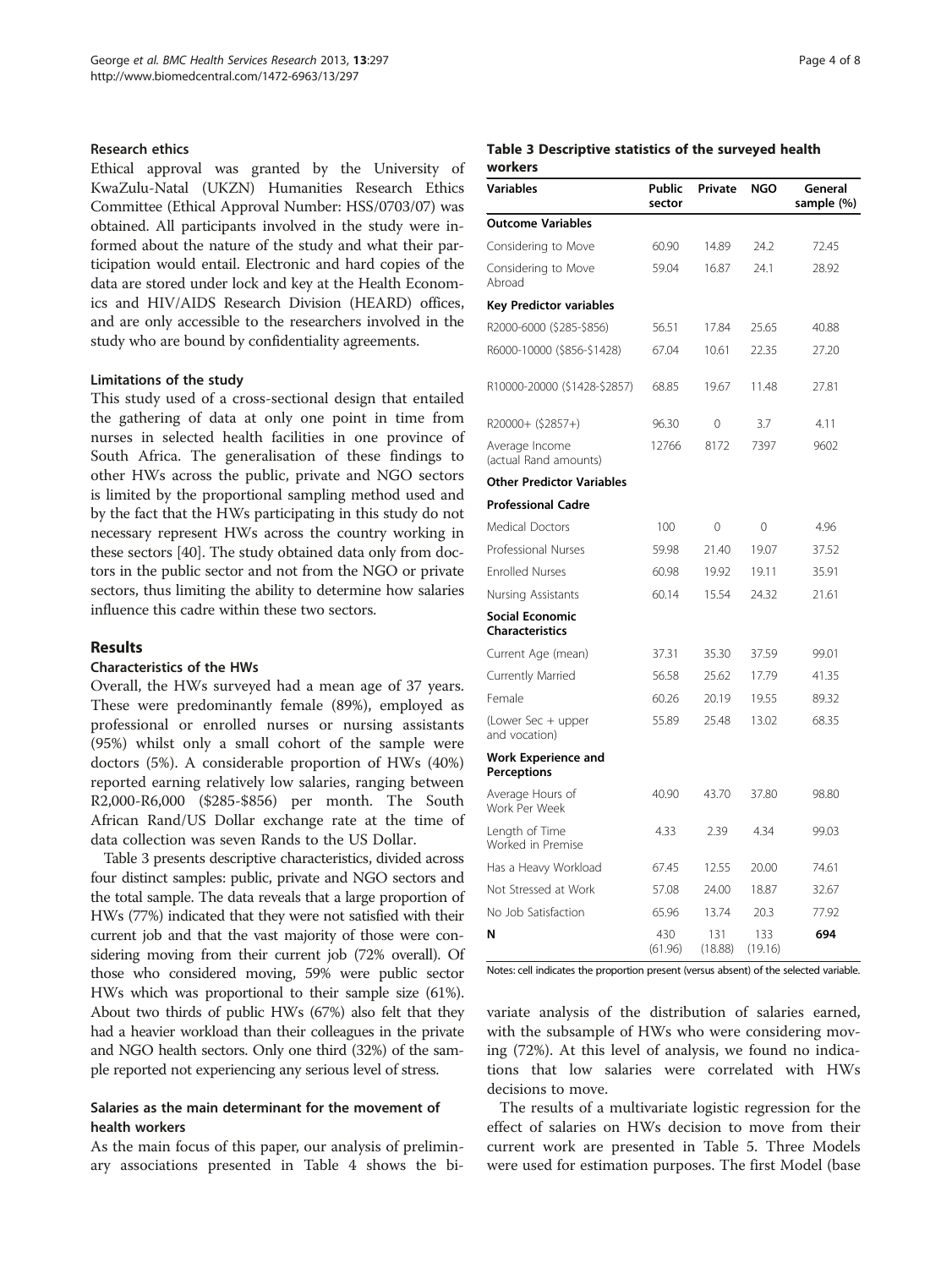| Selected<br>behavioural<br>variables | <b>Monthly salaries</b><br>R20,000+ | <b>Monthly salaries</b><br>R2000-R6000 | <b>Monthly salaries</b><br>R6000-R10000 | <b>Monthly salaries</b><br>R10000-R20,000 | Total (%) |
|--------------------------------------|-------------------------------------|----------------------------------------|-----------------------------------------|-------------------------------------------|-----------|
|                                      | $(52857+)$                          | $(5285 - 5856)$                        | $( $856 - $1428)$                       | $(51428 - 52857)$                         |           |
| Considering to Move                  | 3.25                                | 40.77                                  | 26.98                                   | 29.01                                     | 72.45     |
|                                      | $x^2 = 7.03 +$                      |                                        |                                         |                                           | (694)     |
| <b>Destinations</b>                  |                                     |                                        |                                         |                                           |           |
| Move Abroad                          | 2.44                                | 37.80                                  | 26.03                                   | 32.92                                     | 29.71     |
|                                      | $x2 = 3.37$                         |                                        |                                         |                                           | (694)     |

### <span id="page-4-0"></span>Table 4 Preliminary association of the effect of salaries on health workers decisions to move  $(N = 694)$

Cells indicate the proportion present versus absence of the selected variables above.

Chi square significance levels  $^{+}p < 0.1$ ,  $^{*}p < 0.05$ ,  $^{**}p < 0.01$ ,  $^{***}p < 0.001$ .

Total percent is a proportion of the N value underneath it.

Each dependent variable, i.e. considering to move, move abroad, private, NGO, and public health sectors is.

Presented with an associated chi square value and a corresponding level of significance.

# Table 5 Salaries and other factors predicting decisions to migrate (N = 694)

|                                        | Model 1   |                          |           | Model 2       |           | Model 3       |  |
|----------------------------------------|-----------|--------------------------|-----------|---------------|-----------|---------------|--|
|                                        | <b>OR</b> | 95% CI                   | <b>OR</b> | 95% CI        | <b>OR</b> | 95% CI        |  |
| <b>Monthly Salaries</b>                |           |                          |           |               |           |               |  |
| R20000+ (\$2857)                       |           |                          |           |               |           |               |  |
| R2000-6000 (\$285-\$856)               | 1.51      | $0.37 - 6.16$            | 1.91      | $0.31 - 1.71$ | 2.25      | $0.23 - 2.51$ |  |
| R6000-10000 (\$856-\$1428)             | 1.79      | $0.46 - 6.91$            | 2.68      | $0.45 - 5.06$ | 3.95      | $0.49 - 3.67$ |  |
| R10000-20000 (\$1428-\$2857)           | 0.71      | $0.19 - 2.63$            | 1.88      | $0.34 - 4.21$ | $4.19+$   | $0.53 - 3.78$ |  |
| <b>Social Economic Characteristics</b> |           |                          |           |               |           |               |  |
| Job Title                              |           |                          |           |               |           |               |  |
| (Medical Doctors)                      |           |                          |           |               |           |               |  |
| Professional Nurses                    |           |                          | 0.55      | $0.08 - 3.73$ | 0.38      | $0.04 - 3.53$ |  |
| <b>Enrolled Nurses</b>                 |           |                          | 0.53      | $0.07 - 3.88$ | 0.77      | $0.08 - 7.35$ |  |
| Nursing Assistants                     |           |                          | 0.67      | $0.07 - 5.63$ | 1.39      | $0.11 - 7.16$ |  |
| Current Age                            |           |                          | $0.95***$ | $0.92 - 0.97$ | $0.93***$ | $0.88 - 0.97$ |  |
| Currently Married                      |           |                          | 1.02      | $0.59 - 1.75$ | 1.34      | $0.65 - 2.75$ |  |
| Female                                 |           |                          | 0.65      | $0.23 - 1.98$ | 1.27      | $0.35 - 4.53$ |  |
| (Lower Sec + upper and vocation)       |           |                          | 1.21      | $0.62 - 2.38$ | 1.36      | $0.57 - 3.23$ |  |
| <b>Work Experience and Perceptions</b> |           |                          |           |               |           |               |  |
| Average Hours of Work Per Week         |           |                          |           |               | 0.99      | $0.95 - 1.03$ |  |
| Length of Time Worked                  |           |                          |           |               | 0.61      | $0.26 - 1.14$ |  |
| Does Not Have a Heavy Workload         |           |                          |           |               | 1.11      | $0.92 - 1.34$ |  |
| Not Stressed at Work                   |           |                          |           |               | $0.46***$ | $0.21 - 1.01$ |  |
| No Job Satisfaction                    |           |                          |           |               | $3.58***$ | $1.72 - 4.54$ |  |
| Log Likelihood                         |           | $-276.956$<br>$-168.221$ |           |               |           | $-106.84$     |  |
| Pseudo-R2                              |           | 0.016                    |           | 0.033         |           | 0.0085        |  |
| N                                      |           | 487<br>318               |           |               |           | 239           |  |

Notes: Reference category in parenthesis.

Significant at + p < 0.1,  $*p < 0.05$ ,  $**p < 0.01$ ,  $***p < 0.001$ .

OR: Odds ratios among lower and higher salary earners and other SES and work experience variables. CI: Confidence interval at 95%.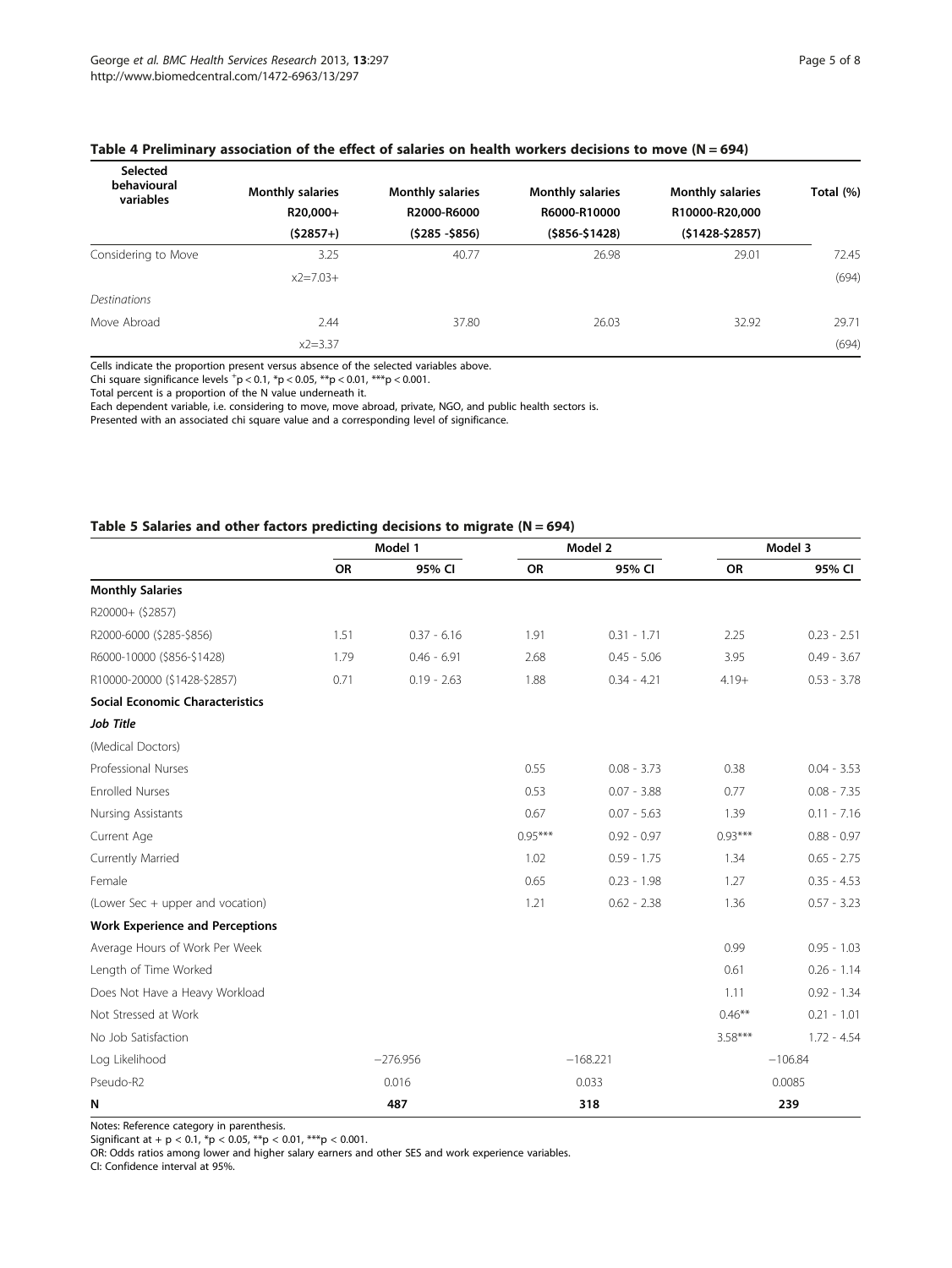<span id="page-5-0"></span>Model) examined the effect of salaries without moderating for other variables. In this Model, the results which were moderate at the bi-variate level have become more pronounced. Earning lower salaries was not statistically significant and was not correlated with the decision of HWs to move from their current job. The second Model examined the effect of salaries controlling for the effect of socio-economic status (SES) characteristics. Even here, no significant results regarding the effect of salaries on HWs decision to move is observed. Instead, the results indicate that their decision to move from their current place of work was primarily influenced by their age. Accordingly, HWs were less likely to consider migrating as they got older (OR =  $0.95$ , 95% CI: 0.92-0.97). In-depth interviews corroborated these findings by suggesting that older HWs were attracted by a sense of stability, and therefore would not consider migrating.

Analysis controlling for both the SES characteristics and the work experience and perceptions of HWs is presented in Model three. When all these factors are controlled for, the results remain largely unchanged. Salaries still do not predict HWs decisions to move from their current place of work. We find, however, that in addition to age, the extent to which HWs were satisfied with their jobs (OR = 3.58, 95% CI: 1.72-4.54) and the level of stress experienced (OR = 0.46, 95% CI: 0.21- 1.01) also determined their decisions to consider moving. These two results are very statistically significant. In short, HWs who were not satisfied at work were three times more likely to move than their counterparts who were happy in their current job. HWs who reported that they were not stressed at work were 54% less likely to consider migrating from their current place of work. When moving abroad is used as a dependent variable, the same factors observed earlier are found to determine

| Table 6 Salaries and other factors predicting decisions to migrate abroad (N = 694) |  |  |  |
|-------------------------------------------------------------------------------------|--|--|--|
|-------------------------------------------------------------------------------------|--|--|--|

|                                        | Model 1 |                         |           | Model 2       |         | Model 3       |  |
|----------------------------------------|---------|-------------------------|-----------|---------------|---------|---------------|--|
|                                        | OR      | 95% CI                  | OR        | 95% CI        | OR      | 95% CI        |  |
| <b>Monthly Salaries</b>                |         |                         |           |               |         |               |  |
| R20000+ (\$2857)                       |         |                         |           |               |         |               |  |
| R2000-6000 (\$285-\$856)               | 1.14    | $0.16 - 7.63$           | 0.85      | $0.08 - 3.51$ | 0.81    | $0.66 - 1.88$ |  |
| R6000-10000 (\$856-\$1428)             | 1.04    | $0.16 - 6.91$           | 0.89      | $0.09 - 6.06$ | 1.16    | $0.11 - 2.67$ |  |
| R10000-20000 (\$1428-\$2857)           | 1.62    | $0.15 - 2.02$           | 1.24      | $0.15 - 1.06$ | 1.48    | $0.14 - 5.78$ |  |
| <b>Social Economic Characteristics</b> |         |                         |           |               |         |               |  |
| <b>Job Title</b>                       |         |                         |           |               |         |               |  |
| (Medical Doctors)                      |         |                         |           |               |         |               |  |
| Professional Nurses                    |         |                         | 0.75      | $0.04 - 3.73$ | 0.54    | $0.02 - 3.89$ |  |
| <b>Enrolled Nurses</b>                 |         |                         | 0.91      | $0.42 - 8.38$ | 0.07    | $0.02 - 9.35$ |  |
| Nursing Assistants                     |         |                         | 0.81      | $0.03 - 9.63$ | 0.65    | $0.01 - 2.16$ |  |
| Current Age                            |         |                         | $0.43***$ | $0.98 - 1.86$ | $1.04*$ | $0.99 - 1.11$ |  |
| Currently Married                      |         |                         | 1.77      | $0.42 - 7.17$ | 1.94    | $0.36 - 1.29$ |  |
| Female                                 |         |                         | 1.44      | $0.71 - 5.98$ | 1.29    | $0.57 - 2.93$ |  |
| (Lower Sec + upper and vocation)       |         |                         | $2.46*$   | $1.01 - 5.94$ | $2.11*$ | $0.76 - 5.23$ |  |
| Work experience and perceptions        |         |                         |           |               |         |               |  |
| Average hours of work per week         |         |                         |           |               | 1.03    | $0.95 - 1.03$ |  |
| Length of time worked                  |         |                         |           |               | 0.71    | $0.23 - 2.18$ |  |
| Does not have a heavy workload         |         |                         |           |               | 0.89    | $0.71 - 1.12$ |  |
| Not stressed at work                   |         |                         |           |               | $0.95*$ | $0.77 - 4.89$ |  |
| No Job Satisfaction                    |         |                         |           |               | $1.58*$ | $1.24 - 1.87$ |  |
| Log likelihood                         |         | $-163.502$<br>$-99.561$ |           | $-80.189$     |         |               |  |
| Pseudo-R <sup>2</sup>                  |         | 0.0169                  |           | 0.06          |         | 0.0095        |  |
| N                                      |         | 275                     |           | 182           |         | 154           |  |

Notes: Reference category in Parenthesis.

Significant at + P < 0.1,  $^{*}p$  < 0.05,  $^{**}p$  < 0.01,  $^{***}p$  < 0.001.

OR: Odds Ratios among lower and higher salary earners and other SES and work experience variables. CI: Confidence interval at 95%.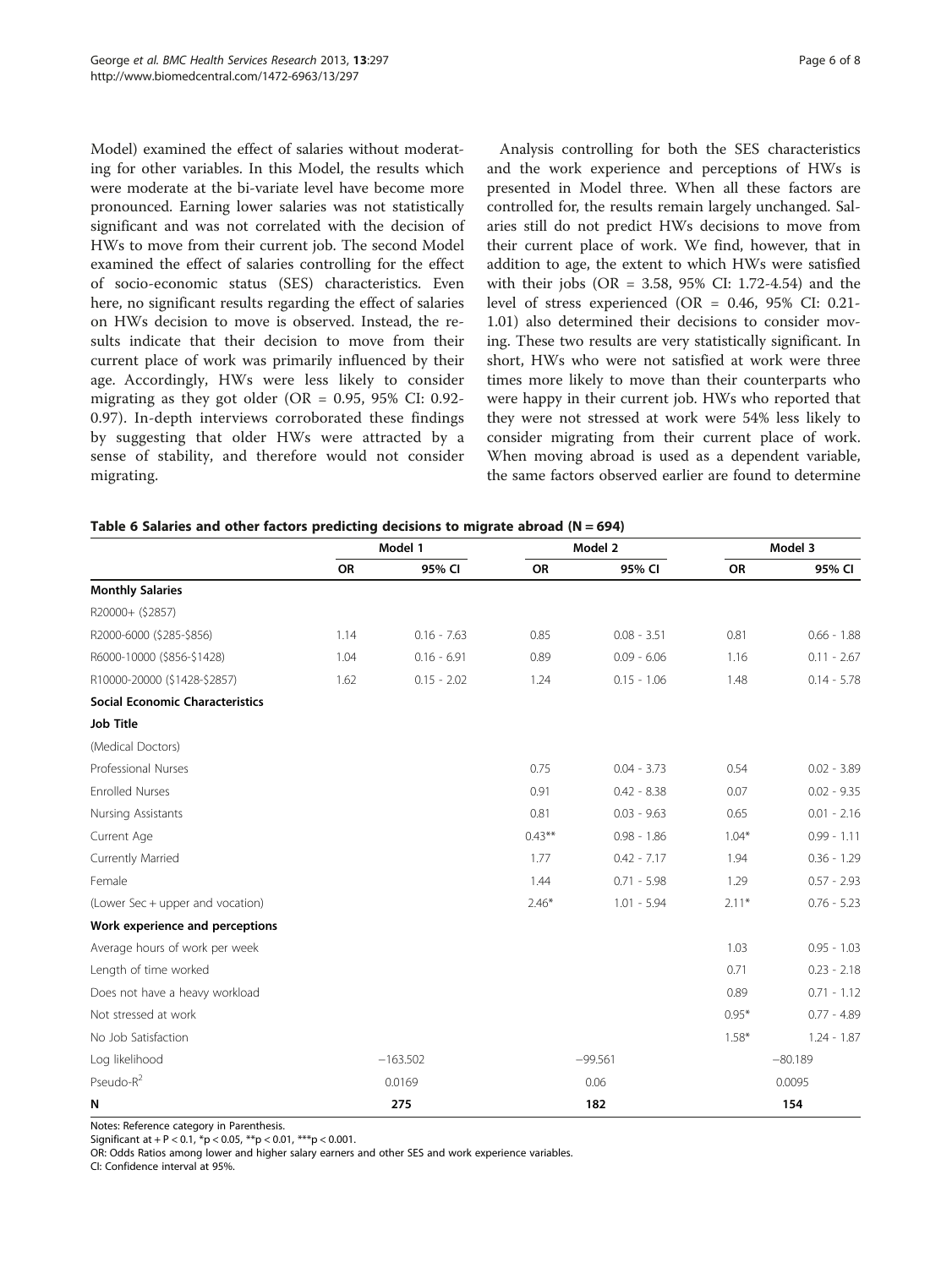HWs decision to consider moving, as presented in Table [6.](#page-5-0)

### **Discussion**

Several studies in other countries have shown that economic factors are potentially the most significant reason as to why a large number of HWs move from one health sector to another, and are the most determinant factor explaining the movement of HWs to developed countries. In South Africa, economic reasons – salaries in particular – appear to have been one of the major reasons why HWs were migrating, particularly in earlier years (2002–2006) when major destination countries actively sought to recruit South Africa HWs. In an attempt to reduce these losses the South African Department of Health implemented the OSD policy in order to correct the large disparities in salary earnings between the private and public sector and between source (South Africa) and destination countries. Although the gap in salary earnings still exists in certain instances, it has been narrowed down by a considerable degree [[41](#page-7-0)]. As the results presented here indicate, HWs decisions to migrate are not linked to the salaries they earn in their current jobs. Instead, HWs decision to consider moving is largely influenced by their age, their level of stress at work and the extent to which they feel happy in their current job. Public sector HWs are particularly susceptible to migration due a number of challenges which this and other studies have found [[40\]](#page-7-0). Reasons for the desire to move out of the public sector and into the private sector or abroad revolve around both push and pull factors. The former includes those factors that make other settings more attractive than their current job, such as higher wages, better working conditions and better opportunities for professional advancement in foreign countries. The latter comprises factors which drive staff out of the public sector. For instance, lack of management support, lack of supervision, poor working conditions, work overload, emotional burn out, lack of appropriate resources and poor infrastructure [\[42](#page-7-0)]. Much of the challenges faced by the public health care system are as a result of inadequate numbers of HWs. Overall, there is a shortage of 80,000 HWs in the public sector. Approximately 30% of medical practitioners, 60% of nurses and 15% of pharmacists are employed in the public sector, yet they serve approximately 85% of South Africa's population. Current production rates of HWs have not kept abreast of population growth rates and, without significant improvement, will not be able to offset the shortfall of HWs created by migration [\[37](#page-7-0)].

The results of this study resonate well with the long standing behavioural theories developed by Maslow and Herzberg which suggest that the movement of labour should be understood within the complex processes

which shape aspects such as job satisfaction and several other aspects that affect an individual worker [\[43,44](#page-7-0)]. Such processes include the extent to which work environments make for happier workers and are at the same time providing adequate motivation for workers. This is not the case in most developing countries where health facilities in general are characterised by poor infrastructure, management problems, unequal distribution of resources and high numbers of people seeking treatment, and in the case of South Africa accentuated by the high prevalence of HIV/AIDS in the population. Combined, these problems are likely to have an adverse effect on HWs' motivation levels and ultimately the ability to perform their work.

#### Conclusions

Despite public perceptions, the extent to which remuneration is the key motivating factor behind HWs movement within and out of South Africa has been overestimated. HWs decisions to move appear to be motivated by a mixture of factors including high levels of stress as a result of increased workloads and other challenges faced in their current job. The movement of HWs previously linked in the literature with lower salaries, appears to have been minimised by the implementation of the OSD policy by the South African Department of Health [[40,41\]](#page-7-0). However, the most pressing need is to rectify the mal-distribution of HWs between the public and private sectors and rural and urban areas. Thus, strategies aimed at ameliorating the impact of HW shortages should concentrate on the retention of HWs being produced whilst ensuring that working within the public sector is appealing to prospective employees. Improved salaries through the OSD have improved the economic position of public sector HWs yet non-financial challenges plaguing the sector are bigger deterrents to current and prospective HWs. The challenge for the South African Department of Health is improve the public health care system in order to enable HWs to perform their duties in suitable environments, to keep them motivated and intent on staying.

#### Abbreviations

CIs: Confidence intervals; HEARD: Health economics and HIV and aids research division; UKZN: University of KwaZulu-Natal; HWs: Health workers; OSD: Occupational specific dispensation; OECD: Organisation for economic co-operation and development; KZN: KwaZulu-Natal; NGO: Nongovernmental organisation; SSA: Sub-Saharan Africa; HRH: Human resources for health.

#### Competing interests

The authors declared that they have no competing interests.

#### Author's contributions

GG designed the study, interpreted the data and prepared the manuscript. MA conducted the analysis and contributed to the writing of the manuscript. JG interpreted the data and assisted in preparing the manuscript. All authors read and approved the final manuscript.